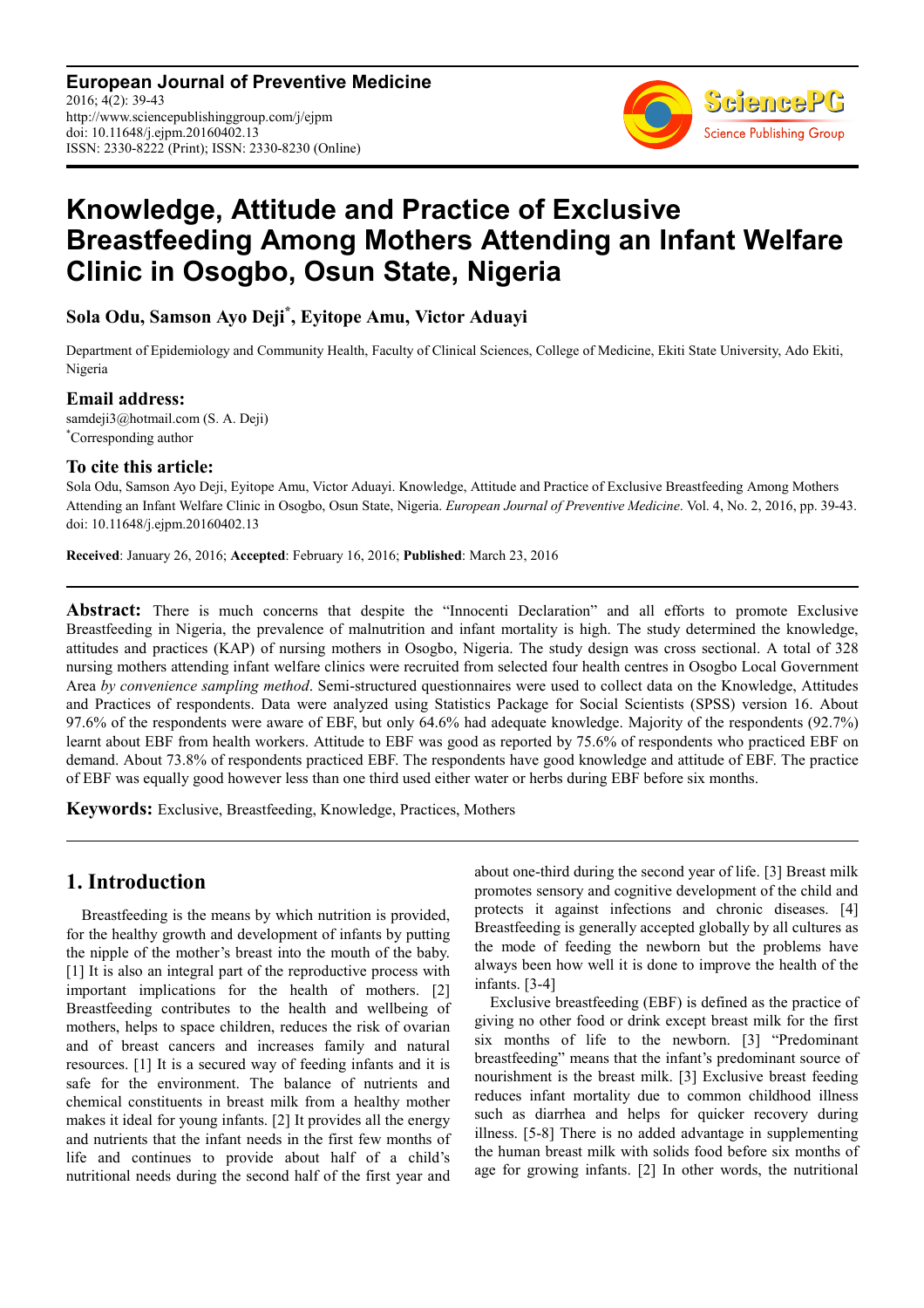needs of the neonates could be adequately met by giving breast milk alone.

In Nigeria, many changes in infant feeding practices have occurred over time, due to the introduction of alien cultures and values, urbanization with consequent changes in lifestyle and adoption of foreign practices by members of the society. All these have affected the practice of breastfeeding and use of breast milk substitutes. [9]

In Europe and America artificial feeding using cow's milk was not even mentioned as a substitute for breastfeeding until the eighteenth century. [10] Few infants, if any survived unless they were breast fed. When the mother was unable to breastfeed, the only alternative was the employment of a wet nurse. The practice continued in Europe till the end of the nineteenth century when as result of several abuses on the part of the wet nurses, they became unpopular. [11]

While breastfeeding is a natural act, it is also a learned behavior. Breastfeeding of new born infants may be influenced by a number of factors including the socioeconomic status of mothers, variation in health status of mothers, working class mothers, cultural values and beliefs of the people among others. [8-9] Breastfeeding has considerable advantages over artificial feeding of babies under six months. [10-13] Studies carried out in Enugu, a city located in eastern part of Nigeria, revealed the exclusive breastfeeding rate to be 33.3%. [14] Likewise, studies carried out in Ibadan, Nigeria revealed that EBF rate dropped from 57.4% at one month to 23.4% at six months. [15] These low rates of EBF account for the increase in infant morbidity and mortality which result from varying severity of gastroenteritis and malnutrition.

Knowledge determines the attitude and the attitude of the people in turn dictates their practices. How much people know about the maintenance of breastfeeding will go a long way in influencing their input and practice to ensure successful breastfeeding. [16] This study was therefore conducted to determine the knowledge, attitude and practice of EBF among mothers of infants attending infants Welfare Clinics in Osogbo Local Government Area (OSLGA) of Osun State, Nigeria.

### **2. Materials and Methods**

A cross sectional descriptive study design was employed in conducting the survey. The study was conducted at Osogbo Local government area (LGA) in Osun State located in south western Nigeria.

Osogbo local government is well supplied by the natural grid, it is predominantly a low land area with rocky subterranean terrainin certain areas like Oke-Baale, OkeAyepe, Oke-Osun and Agunbelewo -the vegetation is mainly savannah. Residents of the area are predominantly Yoruba, with Hausa and Ibo settlers.

Majority of the people are either Christians or Muslims. Prominent occupations embraced are farming, weaving, trading and art work (dyeing and painting). Traditionally they observe the Osun State Osogbo festival yearly.

The local government is divided into 15 electoral wards. The area is urbanized with social facilities like tertiary institutions eg Ladoke Akintola University Teaching Hospital, public and private primary and secondary schools, one technical and nursing school, banks, hostel, markets among others.

There are 9 primary health centers spread across the local government wards; while 6 serve the urban community, 3 serve the rural areas. The instrument of study was a pretested semi structured questionnaire in four parts covering the entire scope of the study such as the socio-demographic data, the knowledge, attitude and practice (KAP) of respondents with respect to EBF.

Three hundred and twenty eight nursing mothers were recruited from selected health centres located at the study areas of the Local Government Area. (LGA) The respondents were recruited to the study by convenience sampling method. The health centres were sorted according to their locations into rural or urban. Majority of the population in the LGA lived in the urban areas compared to those in rural area. Four health centres from the urban area and one from the rural area were randomly selected by balloting representing the entire LGA.

The infant welfare clinic held once a week [every Tuesday] in the entire health centres of the local government area.

Using the modified Leslie Fisher's formula for single proportions a sample size of 328 was determined.

Ethical clearance was obtained from the Research and Ethical Committee of Ladoke Akintola University, Ogbomoso, Nigeria. The respondents' consent was gained verbally and confidentiality was assured. Their participation in the study was entirely voluntary. However, those who do not meet the criteria for the study such as caregivers who are not direct mothers to the children were exempted from the study.

#### *Measurements of variables.*

*Knowledge was measured using a set of questions on EBF especially on the durations and the point of initiation of breastfeeding. Respondents who answered positively were assessed to be knowledgeable about EBF.* 

*Attitude was measured using a set of questions that bothered on the reactions and fulfillments of mothers during EBF. Respondents who answer in the affirmative were scored to have had positive attitude.* 

*Practice was measured by assessing responses to questions that bothered on the conduct of EBF. Those with positive responses were assumed to have had good practices of EBF* 

Quantitative data was collected on variables such as the socio-demographic characteristics, knowledge of the respondents on EBF, their attitude and practices of EBF. Data was collected from 328 nursing mothers attending the clinics using an interviewer administered questionnaires. Data was analyzed using software of Statistics Package for Social Sciences (SPSS) version 16. The level of statistical significance was set at  $< 0.05$ .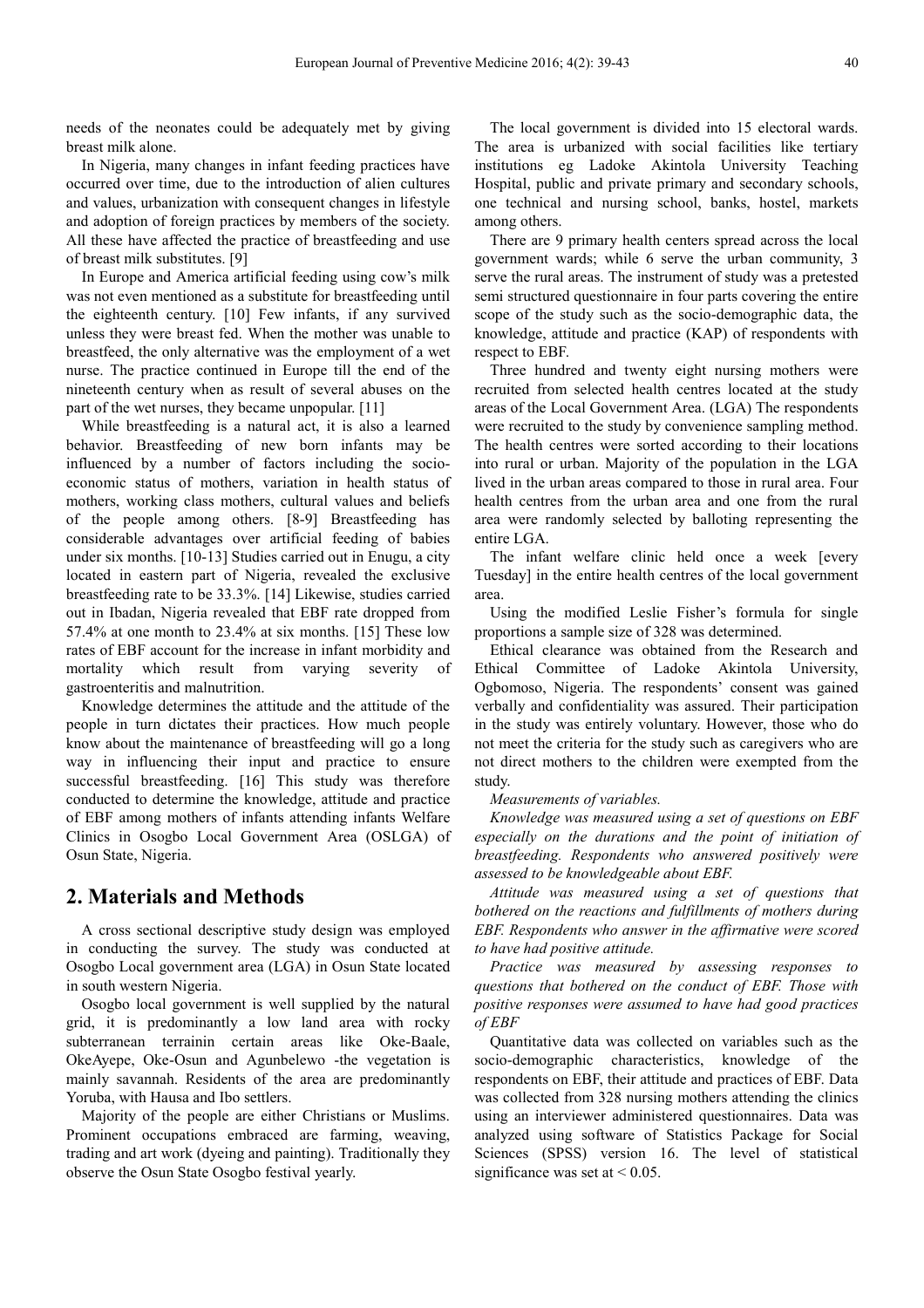# **3. Results**

Table 1 shows that the majority (90.3%) of respondent were within 27 – 30 years age range. All respondents had one form of education or the other with 66.5% having had secondary level education. Most respondents, 44.5%, were traders.

Table 2 shows 97.6% of the respondents claimed to have knowledge about EBF though a lesser percentage (64.6%) had adequate knowledge. About 75% knew that EBF should be initiated immediately after birth; 82.3% knew that EBF should be given on demand by the baby, while 73.8% thought that herbs should be given during EBF and 35.4% did not give correct response to duration of EBF, 92.7% of respondents learnt EBF from health workers.

Table 3 shows the majority of respondent (78%) felt fulfilled after EBF, while 96.3% believed that EBF is beneficial to the infants under six months of age.

Table 4 shows 93.3% of the respondent claimed they had adequate spousal support when observing EBF; 68.3% continued EBF even when ill and 75.6% practiced EBF on demand by the babies. A good number, 73.8%, introduced supplementary feeds after 6 months.

*Table 1. Sociodemographic characteristics of respondents.* 

| <b>Variable</b>           | Frequency N=328 | $\frac{0}{0}$ |
|---------------------------|-----------------|---------------|
| Age                       |                 |               |
| $<$ 20years               | 22              | 6.70          |
| $20 - 29$ years           | 182             | 55.49         |
| $30 - 39$ years           | 114             | 34.76         |
| $>40$ years               | 10              | 3.05          |
| Occupation                |                 |               |
| Civil Servant             | 20              | 6.10          |
| Traders                   | 146             | 44.50         |
| Students                  | 24              | 7.30          |
| Artisans                  | 138             | 42.10         |
| Ethnic Group              |                 |               |
| Yoruba                    | 320             | 97.60         |
| <b>Ibo</b>                | 6               | 1.80          |
| Others                    | $\overline{2}$  | 0.60          |
| <b>Educational Status</b> |                 |               |
| Primary level             | 60              | 18.30         |
| Secondary level           | 218             | 66.50         |
| Tertiary level            | 50              | 15.20         |

*Table 2. Respondents' Knowledge on EBF with respect to normal duration of EBF, source of information, Initiation, Frequency and Additional Feeding.* 

| <b>Variable</b>            | Frequency N=328 | $\frac{0}{0}$ |
|----------------------------|-----------------|---------------|
| Duration of EBF            |                 |               |
| 1 month                    | $\overline{4}$  | 1.20          |
| $2 - 3$ months             | 6               | 1.80          |
| $4-6$ Months               | 212             | 64.60         |
| $>6$ Months                | 106             | 32.40         |
| Source of Knowledge of EBF |                 |               |
| <b>Health Workers</b>      | 304             | 92.70         |
| Family                     | 6               | 1.80          |
| Mass Media                 | 18              | 5.50          |
| When to initiate EBF       |                 |               |
| Immediately after delivery | 246             | 75.00         |

| Variable                          | Frequency N=328 | $\frac{0}{0}$ |
|-----------------------------------|-----------------|---------------|
| Few hours after delivery          | 62              | 19.00         |
| Few days after delivery           | 10              | 3.00          |
| Don't know                        | 10              | 3.00          |
| Frequency of Episode EBF          |                 |               |
| On Demand                         | 270             | 82.30         |
| Every Hour                        | 44              | 13.40         |
| Don't Know                        | 14              | 4.30          |
| Do you thinkherbs should be added |                 |               |
| while practicing EBF.             |                 |               |
| Yes                               | 86              | 73.80         |
| N <sub>0</sub>                    | 242             | 26.20         |

*Table 3. Respondents' Attitude to EBF.* 

| <b>Variable</b>                                  | Frequency | $\frac{0}{0}$ |
|--------------------------------------------------|-----------|---------------|
| Does child's crying indicate that you give water |           |               |
| Yes                                              | 108       | 32.90         |
| N <sub>0</sub>                                   | 220       | 67.10         |
| Mother feeling after EBF                         |           |               |
| Fulfilled                                        | 256       | 78.00         |
| Compulsory                                       | 6         | 1.80          |
| Tasking                                          | 44        | 13.40         |
| Don't Know                                       | 22        | 6.70          |
| Is EBF beneficial to infants under 6 months of   |           |               |
| age?                                             |           |               |
| Yes                                              | 316       | 96.30         |
| N <sub>0</sub>                                   | 12        | 36.70         |
| Total                                            | 328       | 100           |

*Table 4. Respondents' Practice of EBF.* 

| Variable                               | Frequency N=328 | $\frac{6}{6}$ |
|----------------------------------------|-----------------|---------------|
| Spousal Support of EBF                 |                 |               |
| Yes                                    | 306             | 93.3          |
| N <sub>o</sub>                         | 22              | 6.7           |
| Does your being ill stop EBF?          |                 |               |
| Yes                                    | 104             | 31.7          |
| N <sub>0</sub>                         | 224             | 68.3          |
| Exclusive BF on demand                 |                 |               |
| Yes                                    | 248             | 75.6          |
| N <sub>0</sub>                         | 80              | 24.4          |
| Duration of each episode of EBF        |                 |               |
| Until child is satisfied               | 202             | 79.9          |
| $5 - 20$ mins                          | 28              | 8.5           |
| $>20$ mins                             | 38              | 11.6          |
| Introduction of supplementary feeds    |                 |               |
| From birth                             | 10              | 3.0           |
| At 3 Months                            | 14              | 4.3           |
| $4-6$ Months                           | 62              | 18.9          |
| $>6$ Months                            | 242             | 73.8          |
| Do you give herbs or concoction during |                 |               |
| <b>EBF</b>                             |                 |               |
| Yes                                    | 70              | 21.3          |
| N <sub>0</sub>                         | 208             | 78.7          |

# **4. Discussion**

The study set to assess the knowledge, attitude and practices of mothers attending infant Welfare Clinics in Osogbo Local Government Area of Osun State Nigeria.

Majority (90.25%) of the respondents were within the age range of 20 and 39 years with a mean age of 26 years. This revealed that most of the mothers were matured women and implied that child marriages were uncommon in the study area. Almost all respondents had one form of education or the other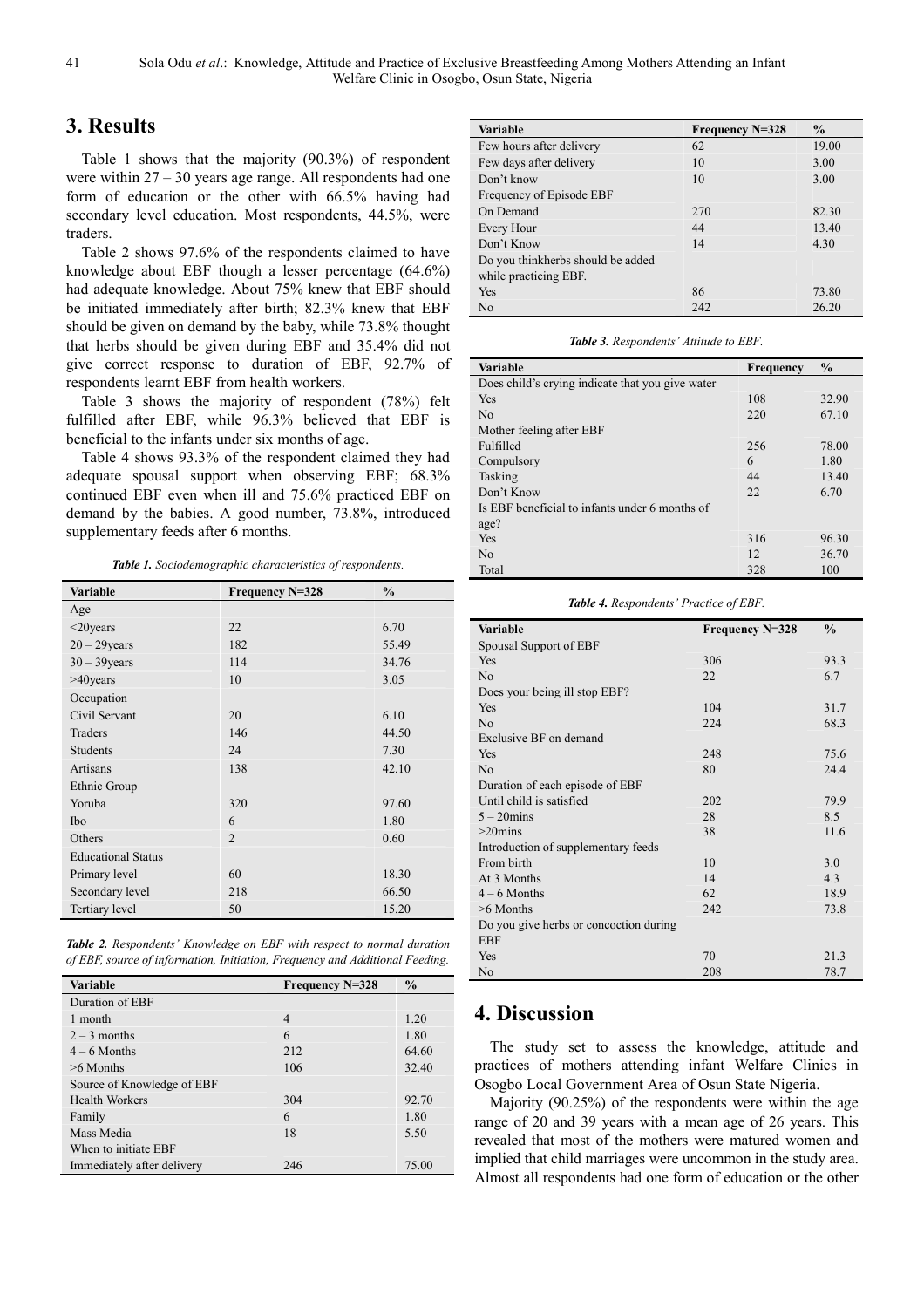which could have accounted for delay in the age before marriage. This is in consonance with a previous study carried out in Sub-Saharan Africa which showed that the average age at marriage increased with educational level. [16]

This study reported 64.6% of respondents had knowledge that EBF should continue until 6 months. This is not in consonance with a study done in Ethiopia where it was reported that 83.4% of mothers were knowledgeable about the recommended duration of EBF. [18] It should have been expected that a higher percentage of the respondents should have a much more higher percentage of knowledge with respect to the correct period for EBF as demonstrated by the study in Ethiopia. [17] The varied knowledge is common in different parts of African countries due to several factors especially the literacy levels and the accessibility to information desks on health matters.

About 75% of respondents reported to have started breastfeeding immediately after delivery of their babies less than 30 minutes which is the recommended guidelines for breastfeeding by World Health Organization (WHO). [18] This is a good index of EBF in the study areas, but it should have been expected that a greater percentage of the respondents complied with the WHO recommended guideline because the introduction of breastfeeding within the first few hours of life is very crucial to the development and growth of the children.

About 75.6% of mothers reported to have practiced EBF in the study areas. However, 73.8% of respondents reported commencing additional complementary meals to their children after age 6 months. This is contrary to a study done in Bangladesh which reported that only 31.0% children were exclusively breastfed for the first 6 months of life. [19] The presume positive practice could not be unconnected to the fact that the respondents were literate and have learnt of the health benefits of EBF from health workers which has resulted to positive behavioural changes. This is also contrary to a study conducted in Calabar, Nigeria, which revealed the present EBF rate to be 22.9% among nursing mothers. [20] Most places in developing countries have low rate of the practice of EBF. Among many factors that are generally responsible for the low practice of EBF is illiteracy and lack of adequate awareness among nursing mothers on the importance of total compliance with EBF in the first six months of life for their babies.

About one-quarter of respondents reported that they stopped EBF when the child took ill and gave herbs or concoctions as treatment options. These are some of the practices in most developing countries especially where they uphold traditional beliefs of using herbal medicine to cure illnesses instead of orthodox medicine. These accounted for some drawbacks in the practice of EBF in the study areas. The traditional practices of women giving native concoctions reported in the study area is in keeping with a study carried out in Igbo Ora Nigeria where respondents were also in the habit of giving herbal medicines and introduction of water to their children whenever they took ill without due consultation of medical personnel in approved health facility centre sat their jurisdiction. [21]

However it is worthy of note that a good percentage of respondents, 75.6% fed their children with EBF on demand which is a good healthy practice of infant feeding. This is against the backdrop that some women held the opinion that breastfeeding on demand is not a modern method of infant breastfeeding, hence there is early introduction of complementary feeding and forced feeding of children with feeding bottles. [1] This however again cannot be unconnected with the level of literacy of such nursing mothers. A well informed woman will naturally know the importance of giving EBF to their babies on demand because it will enhance the growth and development of such children and reduce the level of excessive cries due to hunger..

Spouses' supports may also have contributed to the positive practices of EBF reported in the study area. Over 90% reported that they had their spouse support while observing EBF. The support may simply mean helping the woman to do other domestic cores that could distract her attention from concentrating on breastfeeding the baby. In most African countries, the tight schedule of the men most often may not allow them to stay with their wives while breastfeeding during the first few months of life of the baby. [22] A good proportion of the respondents were literate and most likely had their spouses as literates who understood the importance of breastfeeding in the first few months of life. Moral support and encouragements from such husbands would have gone a long a way to increase EBF compliance among nursing mothers in the study areas.

# **5. Conclusion**

The knowledge, attitude and practices of nursing mothers with respect to EBF was found to be high. In this study, two thirds of mothers practiced exclusive breastfeeding.

The respondents have good knowledge and attitude, but the practice of EBF was not as expected because some of them gave water or herbs during EBF periods while others stopped EBF before 6months which is the *recommended time frame for EBF.* 

### **Recommendations**

There is therefore a need to intensify health education on the benefits and management of breastfeeding. Health workers should receive more training concerning dissemination of information on EBF. Creches should be made available for public workers to enhance exclusive breastfeeding. Good motherhood and breast feeding practices should be re-awakened and encouraged through mass campaigns.

Improving access to information on recommended infant feeding practices during routine maternal and child health services is recommended. It is important to encourage EBF among the young, employed and urban mothers through proper counseling and mother friendly work environment.

Education of women on motherhood should be